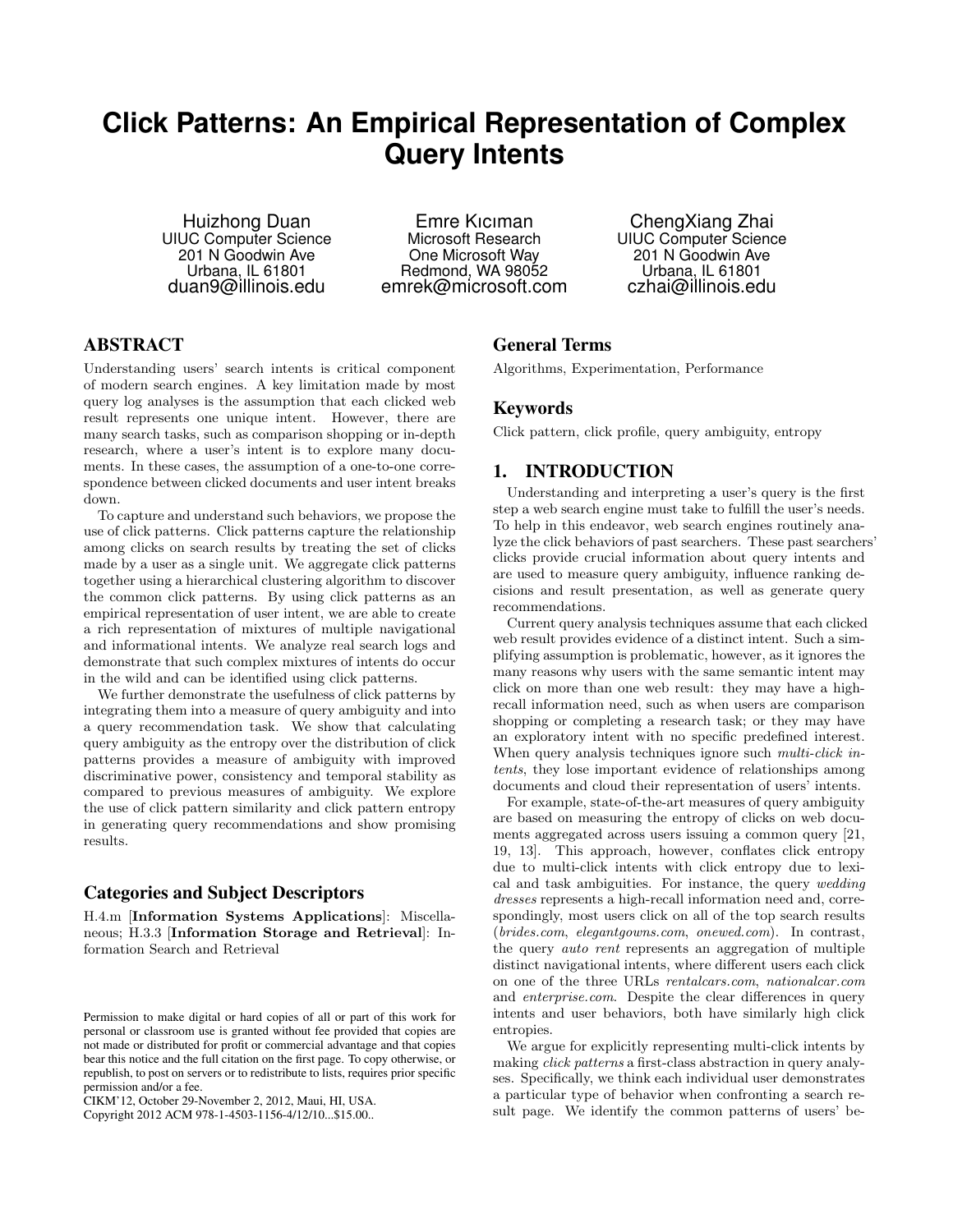haviors using a clustering algorithm and treat these most common click patterns as a proxy representation of the user intents underlying a query. One of the interesting conceptual implications is that this allows us to represent query intent as a mixture of multiple navigational and multi-click intents.

More formally, we define intent  $I$  as the subset of relevant documents in a collection of documents  $C = D_1, ..., D_n$ . In particular, I corresponds to the subset of documents that a user finds useful and relevant for their corresponding semantic intent or information need, whether that is a navigational intent, a high-recall research task or an exploratory intent. We estimate  $I$  by treating our observations of users' clicks (and skips) on search results as a noisy sample of the true intents I for a query. We cluster our observations of user behavior and treat each cluster as a distinct click pattern that represents one intent  $I_i$  pulled from the set of intents  $I_1, ..., I_n$  corresponding to the given query.

A benefit of using click patterns as an empirical estimation of intents is that, no matter what the true intent is, our clustered click patterns allow us to capture the similarity of intent accurately and robustly. That is, although we do not know for sure the true intent of two users issuing the same query, we can be fairly sure about their similarity: when two users have similar click patterns, we believe their true intents must also be similar.

The rest of this paper presents the following key contributions:

- 1. We propose click patterns as a useful, empirical representation of user intent. We show how to calculate click patterns from search query and click logs. We present the results of a click pattern based analysis of real search logs, showing examples of queries with mixtures of multiple navigational and informational intents, and demonstrating that such complex mixtures of intents do occur in the wild and can be identified using click patterns. (Section 3)
- 2. To demonstrate how click patterns can be integrated into existing query analyses, we propose to measure query ambiguity by computing the entropy of click patterns. We show that click pattern entropy provides a more discriminative, consistent and stable measure of user behaviors, as compared to traditional click entropy as well as the user averaged click entropy proposed by Wang and Agichtein [21]. (Section 4 and 5)
- 3. We further study the effect of click patterns in real world applications by using it as the fundamental unit of user behavior in query recommendation. We develop features based on click pattern entropy and pattern similarity. The new features effectively improve the baseline method which is based on word-level similarity and query popularity. (Section 6)

# 2. RELATED WORK

User intent/query intent analysis has been the subject of much research in recent years, especially for the purposes of search personalization and vertical search engine selection.

Understanding user's intent in search queries helps identify queries that require more personalized search results. Song et al. proposed to summarize queries as in three categories: ambiguous query, broad query and clear query [17]. They found that through topical categorization, the three types of queries are to a certain extent distinguishable according to the topical distribution. They classified the queries into these categories and estimated that 16% of queries are ambiguous in sampled logs. Teevan et al. studied how to automatically identify ambiguous queries [19]. They proposed "potential for personalization curve" for measuring the ambiguity of search queries. They measure the ability of one ranking list of search results satisfying multiple users. They show that the implicit measure (using click-through data) correlates well with the explicit measure. They also show that click entropy correlates well with "potential for personalization". Mei and Church studied the difficulty of search and personalization from an information theory perspective [13]. They used conditional entropy of URLs as an indicator of search difficulty, and compared the general search difficulty to the search difficulty when personalized with user's IP address. Their results show that personalization has huge potential in reducing search difficulty. A backoff model for personalization is also proposed where multiple layers of personalization are combined in optimizing the effectiveness.

Query intent analysis has also been studied in refining search result presentation [7] and vertical search engine selection [12, 10]. Daume and Brill proposed to group web search results based on reformulating the original query to alternative queries the user may have intended [7]. Li et al. proposed to identify queries for different vertical search engines by connecting with the close labeled queries in the click graph [12]. Hu et al. leveraged wikipedia to form query intent space, and used it to improve vertical selection[10]. However, these studies are focused on the semantic level of query intent. In our study, we approach user intent from a fundamentally different aspect by analyzing users' click behaviors.

The problem of query ambiguity has potential impact on the performance of retrieval [11, 14, 1]. The study of query ambiguity has a long history [22]. Early studies are focused on word sense disambiguation[20, 15, 6, 18, 9] with the use of dictionary and thesaurus. Allan and Raghavan studied the use of Part-of-speech Pattern to form clarification questions and reduce query ambiguity. Cronen-Townsend and Croft proposed query clarity as a measure of ambiguity [5]. Query clarity is computed as the KL-divergence of the query language model and the collection language model. The query language model is estimated from the top ranked documents of the query. Therefore, a high query clarity indicates the query is more concentrated on specific topics. Query clarity has been used often for predicting query difficulty.

Wang and Agichtein studied how to distinguish informational and ambiguous queries. They propose the use of user averaged click entropy (average entropy)[21]. Average entropy computes the average of the click entropy on the click distribution of each individual user. The assumption is that while a query may be ambiguous in general, each individual user has a clear navigational intent (which is different from others) and therefore will click on only few web pages; on the other hand, users with information seeking intent tend to click on more web pages, although the overall intent is clear. As a result, informational queries shall have higher average entropy than the ambiguous queries. However, the assumption that individual intents are clear and navigational for ambiguous queries is ungrounded. An ambiguous query can also be (completely/partially) associated with information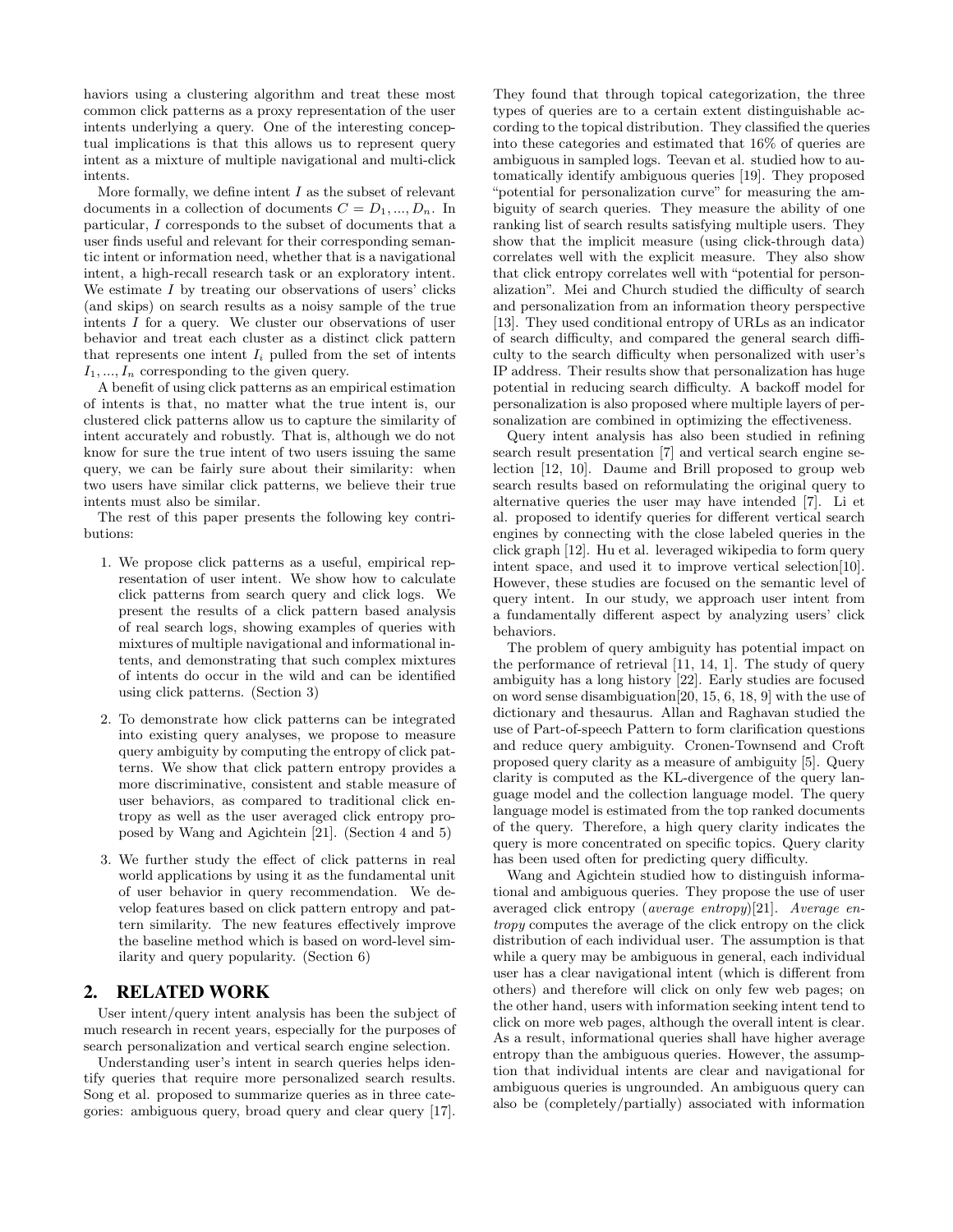

Figure 1: Examples of query clicks.

seeking intents. As an illustrating example, Figure 1 shows two click graphs between users (u) and webpages (p). Figure 1a and Figure 1b correspond to the click graphs of an informational query and an ambiguous query, respectively. It can be calculated that the two queries have the same average entropy. As the most recent work on measuring query ambiguity, we take this work as a baseline and compare our proposed technique to user averaged click entropy in Section 4.2 and Section 5.

In this paper, we propose to study query ambiguity from a different perspective. Rather than analyzing each clicked URL individually, as was done in most previous researches, we tie the concept of query ambiguity to the users' click behaviors. We propose to discover the click patterns and use pattern entropy as a new metric for query ambiguity. To the best of our knowledge, no previous research has studied click pattern for measuring query ambiguity before.

User behavior modeling is an active research area in query log analysis. Craswell et al. studied the problem of position bias in users' click behaviors [4]. Through a large scale experiment of perturbing the search engine rankings, the best explanation for position bias was found to be a model where users view results from top to bottom and leaving as soon as they see a worthwhile document. User modeling has also been studied for search evaluation [8, 23]. Dupret and Piwowarski explored the underlying hypothesis for the mean average precision metric [8]. Yilmaz et al. proposed a new evaluation metric that uses a sophisticated user model tuned by observations over many thousands of real search sessions [23]. Our work extends the study of user modeling with an exploration of fine grained user models where each query may correspond to a mixture of different types of behaviors.

# 3. CLICK PATTERNS

Each individual user behaves in different ways when they are presented with the same search results. However, we hypothesize that underneath the noisy click behaviors each search query corresponds to an underlying behavior model, where users obey a set of common behavioral patterns. By identifying the common patterns of users' click behaviors, we want to filter out the noises in user behaviors and achieve more accurate user models. Later, we will show its usage in many practical applications such as modeling query ambiguity and identifying similar queries for recommendation.

### 3.1 Definition

Formally, we define click pattern and click profile as follows.

**Definition 1: Click Pattern** Given a query q and its click-through document set  $C_q$ , a click pattern  $\tau_q$  is a probability distribution over the  $C_q$  representing how likely each document will be clicked on. Specifically, we use multinomial distribution to model click patterns, i.e.  $\tau_q = \{p(c) | c \in$  $C_q$ ,  $\sum_{c \in C_q} p(c) = 1$ . In practice, we simplify the representation of click pattern by only considering the top 3 most probable clicks. Therefore, each click pattern is written as a ordered list of 3 elements:

$$
\tau := \{(c_1, p(c_1)), (c_2, p(c_2)), (c_3, p(c_3))\}
$$

where  $p(c_1) > p(c_2) > p(c_3)$ .

**Definition 2:** Click Profile We further define  $\Gamma_q$  as the click profile of query q.  $\Gamma_q = \{p(\tau_q)\}\$ is a multinomial probability distribution over all the possible click patterns of q. The probability  $p(\tau_q)$  indicates how likely a user will obey a certain click pattern  $\tau_q$  when  $C_q$  presented. In later discussions, we also use  $\Gamma_q$  to denote the set of all possible click patterns (i.e.  $p(\tau_q) > 0$ ) of query q where it doesn't cause confusion.

### 3.2 Modeling and Identifying Click Patterns

Ideally, we want to discover a small set of underlying click patterns that capture the common click behavior of most users. Users obeying the same click pattern are expected to show very similar click behaviors, while users obeying different click patterns shall behave in quite different manners.

Because the clicked documents are usually quite different for each query, obtaining direct supervision is difficult. Therefore, we resort to unsupervised methods. Specifically, we employ the divisive clustering algorithm to find the patterns among the noisy sample of observed click behaviors. The detail of the algorithm is shown in Algorithm 1.

| <b>Algorithm 1:</b> Divisive Clustering for Discovering Click    |
|------------------------------------------------------------------|
| Patterns                                                         |
| <b>input</b> : A set of click-vectors $V_q$ for query q, a       |
| similarity threshold $\sigma$ , a distance function $\mathcal F$ |
| <b>output:</b> The click profile $\Gamma_q$ for q                |
| Init Cluster $c_0$ with all click vectors in $V_a$               |
| Init Result list l                                               |
| Enqueue $c_0$ to queue s                                         |
| while s is not empty do                                          |
| Dequeue first item c from s                                      |
| Compute average intra-cluster distance $dist_c$ of c             |
| with $\mathcal F$                                                |
| if $dist_c < \sigma$ then                                        |
| $\vert$ Add ( <i>c.center,c.prob</i> ) to l                      |
| else                                                             |
| Use KMeans to divide $c$ into two sub clusters $c'$              |
| and $c''$                                                        |
| Enque<br>ue $c^{\prime}$ and $c^{\prime\prime}$ to queue<br>$s$  |
| return <i>l</i>                                                  |

The algorithm starts with a click profile of only one click pattern. Then it essentially keeps splitting the click pattern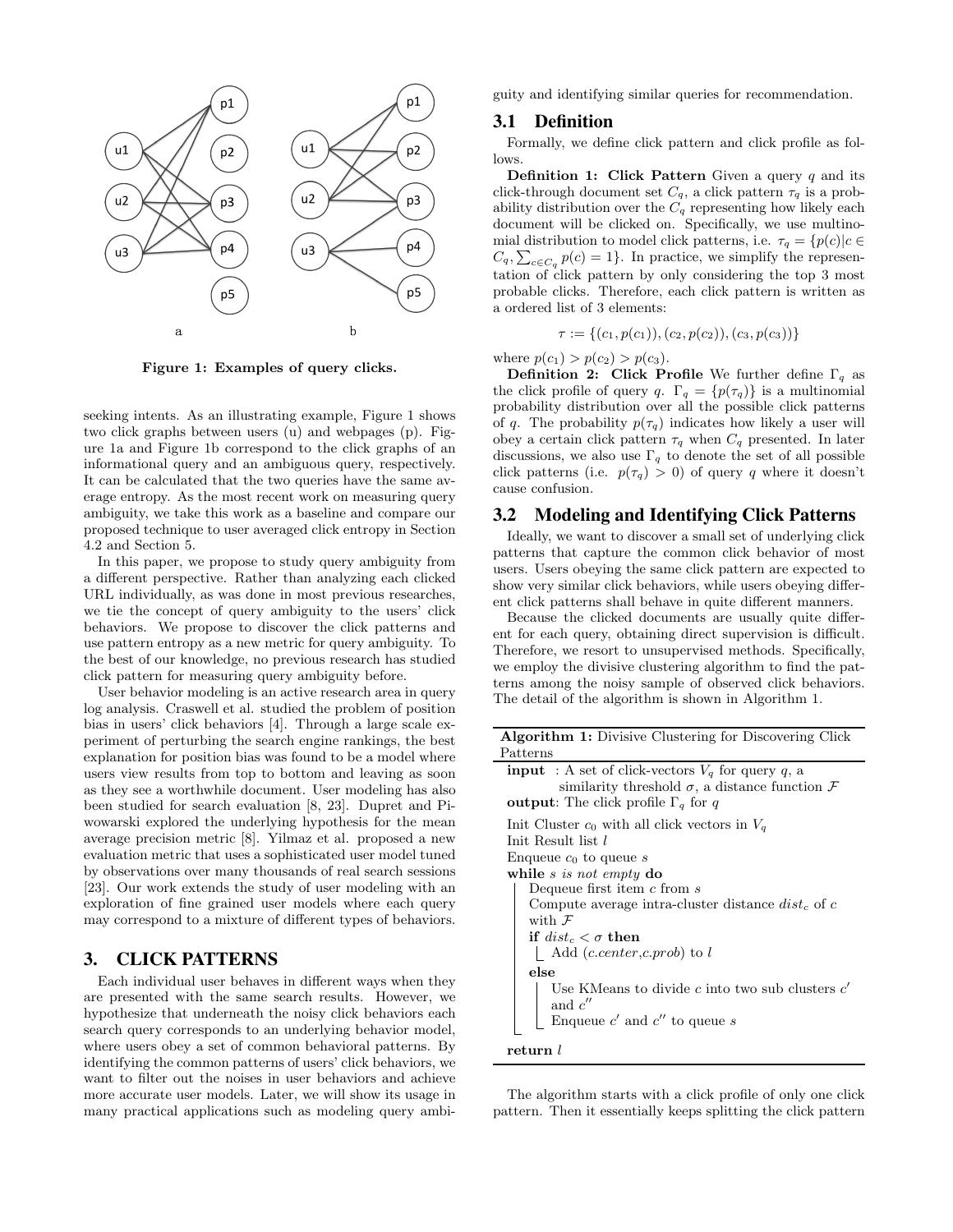until the average intra-distance of each cluster is below a certain threshold. One merit of the algorithm is that it does not require us to preset the number of click patterns, which varies across queries. Instead, the number of click patterns is determined dynamically by the threshold  $\sigma$ . This aligns with our principle of modeling click patterns as we control the similarity of click behaviors of users who obey the same click pattern.

We do not specify the distance function  $\mathcal F$  in this algorithm. Each alternative distance function  $\mathcal F$  might lead to an interesting exploration of click patterns. In our study, we use cosine distance (one minus cosine similarity) as the distance function. We choose this distance function mainly because it makes the setting of the distance threshold  $\sigma$  more intuitive.

However, it is worth mentioning that here are potentially better ways for devising the distance function, e.g. by taking into account the ranking positions. This could allow us to explore more specialized behavior models. For instance, in analyzing mobile search logs, the ranking position is of particular importance. We plan to continue exploring this idea in our future work.

### 3.3 Exploring Click Patterns in Search Logs

In this subsection, we explore click patterns and click profiles in real search logs<sup>1</sup>, to study how they can help us understand user behaviors and represent complex query intents.

To facilitate our exploration, we empirically categorize click patterns into three categories as follows. These categories are intended to provide the reader with an intuitive understanding of common click patterns.

- Navigational patterns. A navigational pattern has a single dominating URL in the click vector. It represents the user's intent of directly navigating to a particular URL. A click pattern  $\tau = \{(c_1, w_1), (c_2, w_2), (c_3, w_3)\}\;$ is a navigational pattern if  $w_1 \ge \mu w_2$  and  $w_1 \ge \mu w_3$ , where  $\mu$  is a model parameter.
- Informational patterns. An informational pattern corresponds to an information seeking intent where the purpose is to acquire knowledge on a given topic. In this case, each URL has similar chance of getting clicked. In practice, we categorize a pattern  $\tau = \{(c_1,$  $(w_1), (c_2, w_2), (c_3, w_3)$  as informational pattern if  $w_1 <$  $\mu w_2$  and  $w_2 < \mu w_3$ . Possible scenarios for informational patterns are"comparison shopping"or "research" of a topic.
- Semi-navigational patterns. Beside navigational patterns and informational patterns, there is a third category of click pattern, where more than one URL dominate the click distribution. In this case, the query intent is still mostly navigational, but the destination of the navigation is not a single URL. We refer to this type of click patterns the semi-navigational pattern. In our study, a semi-navigational pattern  $\tau$  satisfies the condition  $w_1 < \mu w_2$  and  $w_2 \ge \mu w_3$ . A common scenario for semi-navigational pattern is when there is a complementary page to the major destination of the navigation. The complementary page might not be

<sup>1</sup>For our analysis, we use the MSN search log dataset released in 2006.

necessary for completing the user's task, but it contains useful information and improves the user's understanding of the topic.

Table 1 shows the click profiles of several queries discovered by the proposed algorithm. The queries were sampled from the test data set released by Wang and Agichtein [21]. For each click profile, the major click patterns and their probabilities are shown. Query 1, Query 2 and Query 3 have simple click profiles as each of them consists of only one click pattern. For Query 1, the intent is to navigate to the website of "*radio shack*". Consequently a single navigational pattern is observed. For Query 2, the intent is to survey the information of "wedding dresses" available on the Web. Correspondingly an informational pattern is observed. For Query 3, while users mostly navigate to the the URL promhair.org, some find the site prom.hairresources.net also helpful and explore both resources. The click pattern falls into the category of semi-navigational pattern. All three queries have clear query intents.

|  | Table 1: Examples of click patterns |  |  |
|--|-------------------------------------|--|--|
|--|-------------------------------------|--|--|

| Query 1: radio shock     |                                                                                                                                           |
|--------------------------|-------------------------------------------------------------------------------------------------------------------------------------------|
| $\tau_1$ (100%): Nav.    | http://radioshack.com/:0.97<br>http://radioshack.com/search/:0.03                                                                         |
| Query 2: wedding dresses |                                                                                                                                           |
| $\tau_1$ (100%): Inf.    | http://brides.com/:0.42<br>http://elegantgowns.com/:0.38<br>http://onewed.com/dresses/:0.2                                                |
| Query 3: prom hair       |                                                                                                                                           |
| $\tau_1$ (64%): Sem.     | $\frac{http://prom-hair.org/:0.56}{http://prom-hair.org/:0.56}$<br>http://prom.hairresources.net/:0.26<br>http://prom-hairstyles.us/:0.04 |
| Query 4: rental cars     |                                                                                                                                           |
| $\tau_1$ (50%): Nav.     | http://rentalcars.com/:0.83<br>http://priceline.com/:0.08                                                                                 |
| $\tau_2$ (21%): Nav.     | $\frac{http://nationalcar.com/:0.77}{http://nationalcar.com/:0.77}$<br>http://alamo.com/:0.2<br>http://enterprise.com/:0.01               |
| $\tau_3$ (10%): Nav.     | http://enterprise.com/:0.83<br>http://priceline.com/:0.08<br>http://thrifty.com/:0.04                                                     |
| Query 5: honda parts     |                                                                                                                                           |
| $\tau_1$ (70%): Inf.     | http://hondapartspro.com/:0.34<br>http://partstrain.com/:0.2<br>http://hondapartstore.com/:0.15                                           |
| $\tau_2$ (24%): Nav.     | http://estore.honda.com/:0.76<br>http://partstrain.com/:0.11<br>http://hondapartspro.com/:0.09                                            |

Query  $\sqrt{4}$  is a typical ambiguous query where different users have very different targets. Its corresponding click profile shows three major navigational patterns. Query 5 is an interesting query whose click profile is a mixture of different types of click patterns. In fact, this type of click profile is not rare in search queries. For this particular query honda parts, some of the users directly navigate to the online com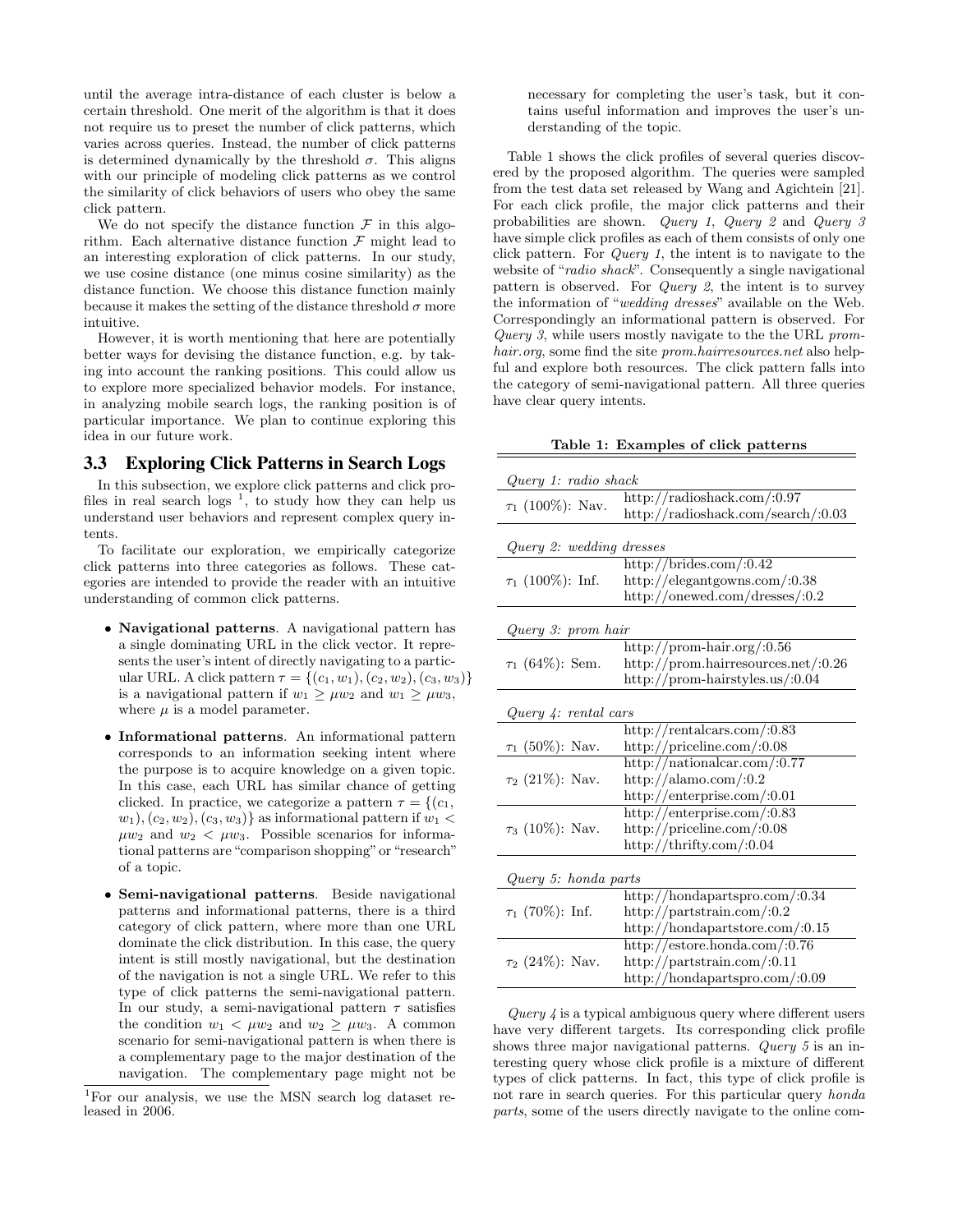pany store, while others take time to survey all the other web stores beside the official company store. Compared with the former three queries, the query intents of Query 4 and Query 5 are much more complex. Such a difference is well captured by the increase of complexity in their click profiles.

Having presented several examples of real queries with various mixtures of click patterns and how they match to user behavior, we turn our attention to the question of how frequently the more complex mixtures of click patterns occur in query logs.

Table 2 presents the distribution of click patterns in MSN query logs across three different samples of 5k queries. We see that in a random sample of 5k queries, not weighted by query popularity, the majority of queries (63%) have only a single click pattern, over a third (37%) of queries have multiple click patterns, and 11% have a mixture of different kinds of click patterns, as determined by a categorization of navigational, informational and semi-navigational patterns.

Table 2: Distribution of Click Patterns in MSN query log

| Query sample      | Single- | Multiple- | Mixed-      |
|-------------------|---------|-----------|-------------|
|                   | intent  | intent    | intent-type |
| Random 5k         | 63\%    | 37\%      | 11\%        |
| Most popular 5k   | 29\%    | 71%       | 30%         |
| Highest click en- | $5\%$   | 95%       | 68\%        |
| tropy 5k          |         |           |             |

The distribution of click patterns shifts when we examine the most popular 5k queries. In this sample, we find significantly fewer single-intent queries (29%) as well as many more mixed-intent queries (30%). This shift in the distribution becomes more pronounced when we focus on the 5k queries with the greatest click-entropy. In this final sample of queries, we find that only 5% of queries have a single click pattern, and a clear majority of queries (68%) are associated with a mixture of different kinds of click patterns.

Based on this analysis, it is clear that click pattern's richer representation of user behavior—as compared to representations that assume each unique URL represents a distinct semantic intent—is useful in capturing the observed behavior of a significant fraction of all queries, and is even more important when focusing on the most popular queries or the high-entropy queries that are the hardest to answer.

# 4. CLICK PATTERNS AND QUERY AMBI-GUITY

In this section, we study one important usage of click pattern, i.e. measuring query ambiguity. The measurement of query ambiguity plays a key role in search result presentation, personalized search, vertical selection, and many other applications.

Typically, query ambiguity is measured by "click entropy", which is computed as the information entropy of the distribution of user clicks. Formally, given query  $q$  and the set of clicked documents  $C_q$ , the click entropy  $H_c(q)$  is computed by Equation 1:

$$
H_c(q) = \sum_{d \in C_q} -p(d) \log p(d) \tag{1}
$$

where  $p(d)$  is the empirical probability of document d being clicked. A higher entropy value indicates the query is more ambiguous. The concept of information entropy was originally proposed by [16] to measure the value of information in a message. Click entropy, however, does not work well in discriminating ambiguous queries, especially from information seeking queries, as both scenarios may result in very similar distribution of clicks, although the search intent of the latter is much clearer.

The fundamental assumption of using click entropy as a measure of query ambiguity is that each document represent a unique "semantic meaning" of the search query. We think this is the reason that click entropy is not able to discriminate ambiguous queries effectively. Even semantically distinct web pages may not always increase query ambiguity if they play a complementary role in fulfilling the user's intent. Recently proposed measures such as domain entropy [21] begin to consider the relationship among multiple clicked URLs. However, they do not fully separate the notion of a user's intent from the lexical and task ambiguity of a query. As a result, they still cannot represent and measure the ambiguity of complex mixtures of intents shown in Section 3 that exist in real search logs.

### 4.1 Pattern Entropy

We propose to model query ambiguity as an empirical notion pertaining to user behaviors, in contrast to the previous measures that emphasize on the semantic ambiguity of the query. Particularly, we compute the information entropy of the click profile of a query, i.e. the empirical distribution over the click patterns as a measurement of query ambiguity. We refer to this measurement as pattern entropy.

Formally, given the click profile  $\Gamma_q$  for query q, the pattern entropy  $H_p(q)$  is computed as:

$$
H_p(q) = \sum_{\tau_q} -p(\tau_q) \log p(\tau_q)
$$
 (2)

where  $p(\tau_q)$  is the empirical probability of  $\tau_q$ , given by  $\Gamma_q$ .

Pattern entropy is superior to click entropy as an ambiguity measure. It yields low entropy values to both navigational and informational queries where the search intents are clear, while maintaining high entropy values for queries of ambiguous intents. Take two previously discussed queries , wedding dresses and auto rent, as examples. Although both queries have similar distribution of clicks, they have distinct click profiles. For the query wedding dresses, most users tend to obey the same informational pattern to explore all the URLs. For the query auto rent, different users form three distinct navigational patterns, leading to a more complex click profile. With the entropy of click profiles, we can recognize that auto rent is an ambiguous query and wedding dresses is a clear query with an informational intent.

# 4.2 Properties of Ambiguity Metrics

In this section, we identify three important properties of metrics of query ambiguity, i.e. discriminative power, consistency and temporal stability. We then put the previous proposed measurements to test with a synthetic search log and a real search log, according to the three properties.

• Discriminative power: The most important property of an ambiguity metric is the ability to discriminate ambiguous queries from queries of clear search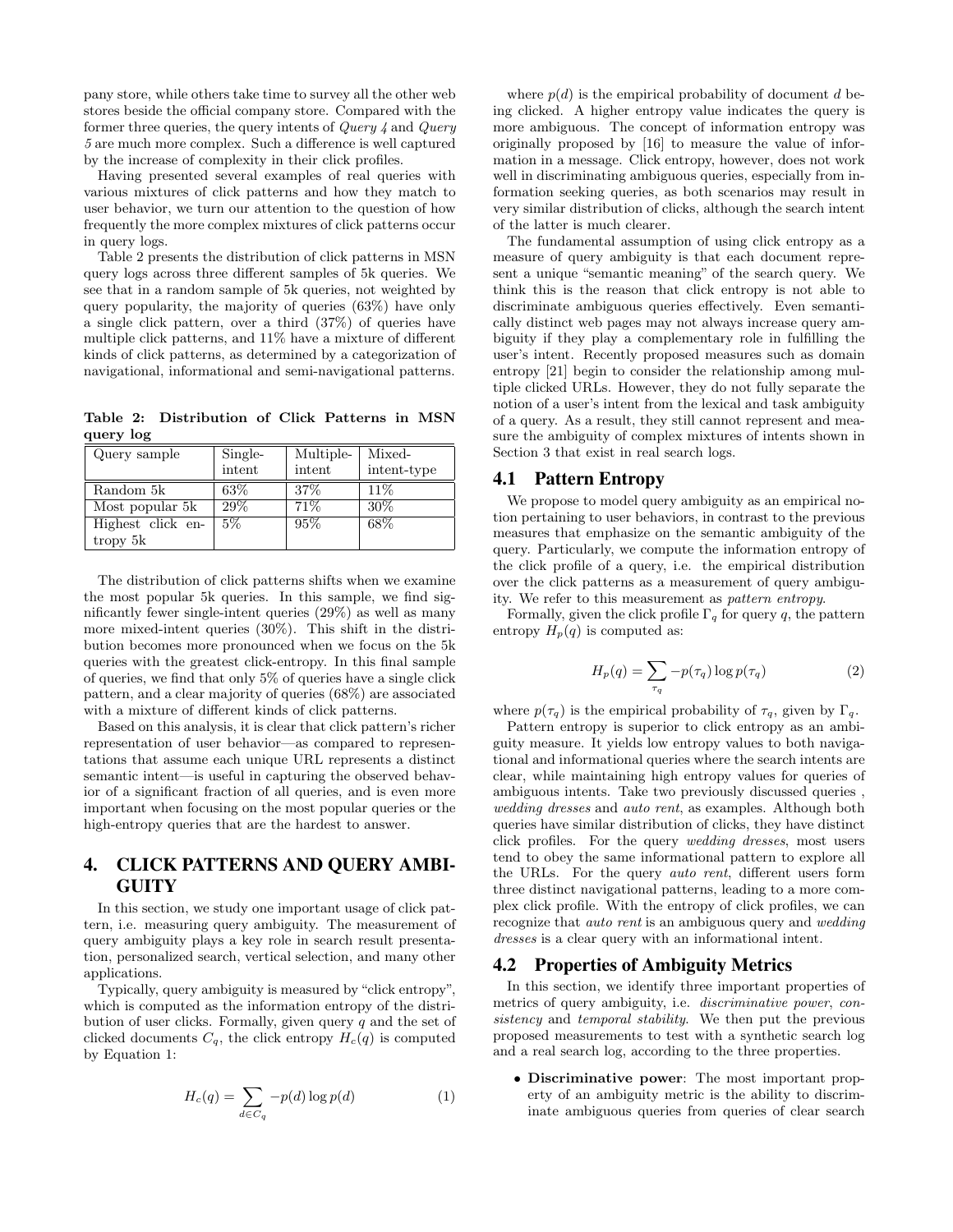|  |  | Table 3: Comparison of ambiguity metrics on synthetic queries |  |  |  |  |
|--|--|---------------------------------------------------------------|--|--|--|--|
|--|--|---------------------------------------------------------------|--|--|--|--|

| Query            | Description                                            | Click Entropy | Avg Entropy | Pattern Entropy |
|------------------|--------------------------------------------------------|---------------|-------------|-----------------|
| $\boldsymbol{a}$ | all users click on one same URL.                       | 0.00          | 0.00        | 0.00            |
| b                | all users perform 10 random clicks on 10 URLs.         | 3.31          | 2.57        | 0.00            |
| $\mathfrak{c}$   | half of the users perform 10 random clicks on 10       | 3.31          | 2.57        | 0.00            |
|                  | URL <sub>s</sub> .                                     |               |             |                 |
| d                | all users perform 5 random clicks on 5 URLs.           | 2.31          | 1.52        | 0.00            |
| $\epsilon$       | two groups of users, each of first group click on      | 0.99          | 0.00        | 1.00            |
|                  | the same URL, the second group all click on a          |               |             |                 |
|                  | different URL.                                         |               |             |                 |
| f                | two groups of users, each of first group performs      | 3.31          | 1.59        | 1.00            |
|                  | 5 random clicks on 5 URLs; second group perform        |               |             |                 |
|                  | 5 random clicks on the 5 different URLs.               |               |             |                 |
| $\mathfrak{g}$   | two groups of users, each of first group performs      | 2.85          | 1.56        | 0.97            |
|                  | 5 random clicks on URL 1-5; second group perform       |               |             |                 |
|                  | 5 random clicks on the URL 3-8.                        |               |             |                 |
| $\boldsymbol{h}$ | three groups of users, each perform 3 random           | 3.31          | 1.17        | 1.58            |
|                  | clicks on 3 different set of URLs $(1-3,4-6,7-9)$ .    |               |             |                 |
| $\dot{i}$        | three groups of users, each perform 5 random           | 3.24          | 1.57        | 0.99            |
|                  | clicks on 3 overlapping set of URLs $(1-5,3-8,6-10)$ . |               |             |                 |
|                  |                                                        |               |             |                 |
|                  |                                                        |               |             |                 |

intents. That being said, the metric should distinguish ambiguous queries not only from navigational queries, but also from informational queries.

- Consistency: It is also important that an ambiguity metric generate consistent output for the same type of queries. The number of log entries for different queries usually vary a lot, even when they are of the same type (navigational, informational or ambiguous). A good query ambiguity metric should not be affected too much by this factor.
- Temporal Stability: Temporal stability is a property of particular practical importance. Query log is a continuous data stream and we can only process the log within a certain temporal period at a time. The analysis on the query log needs to be updated from time to time. Therefore, being able to generate temporal stable results is an important criteria for any query log analysis method.

In the following discussions, we first test the discriminative power and consistency of different ambiguity metrics with a synthetic query log. Then we continue to study the temporal stability with a real query log.

#### *4.2.1 Discriminative Power and Consistency*

To test the discriminative power and consistency of different ambiguity metrics and to better understand their behaviors under controlled conditions, we created a synthetic query log where different types of user behaviors were observed for different queries. The query ambiguity metrics we study are click entropy, average entropy [21] and pattern entropy. Essentially, average entropy is computed as the average of each user's click entropy.

Table 3 shows the comparison for different ambiguity metrics on the synthetic queries. The first column of the table is the query ID. The second column describes how the synthetic queries are generated. The rest of the columns are values from different ambiguity metrics.

Query  $a$  is a clear navigational query where every user click on the same document. In this case every metrics yields the lowest value 0. Query  $b$ ,  $c$  and  $d$  are clear, informational queries intended to test the consistency of the metrics. In each of the three queries, the users have a clear intention of exploring a set of URLs. Query b has in total 20 users. Query c reduces the number of participants by half to simulate the lack of data (data sparsity). Query  $d$  is different from b and c as it targets at a document set of half the size. Yet they all have a clear informational intent. We see neither click entropy nor average entropy is consistent on clear intent queries  $a - d$  as they give low value to navigational queries and high value to informational queries. Pattern entropy, however, consistently generates the lowest value for all these the four queries.

Query  $e - i$  are all ambiguous queries. Query e, f and g each has two groups of users with different behaviors. Query  $e$  has two different navigational patterns, while query  $f$  and g both have two informational patterns. We see that either the click entropy metric and the average entropy metric give consistent results to the three queries. They assign relative low entropies to queries with navigational patterns and high entropies to the ones with more informational patterns. In contrast, pattern entropy is consistent for the three queries. Query  $h$  and  $i$  both have three types of user behaviors. They are even more ambiguous than Query  $e$ ,  $f$  and  $g$ . There is, however, no reflection of the increase in ambiguity in click entropy or average entropy. The average entropy of query  $h$  even decreases as the number of individual clicks is reduced. Query h shows an increase in pattern entropy which is in accordance with the increase in the level of ambiguity. However, our algorithm does not recognize all the three patterns in query  $i$ . This is because the second click pattern on documents 3-8 overlaps much with both the other two patterns on documents 1-5 and 6-10. As a result, instances from the second random click patterns are mistaken as from the other two patterns.

Overall we see pattern entropy is superior in discriminating the ambiguous queries and demonstrates more consis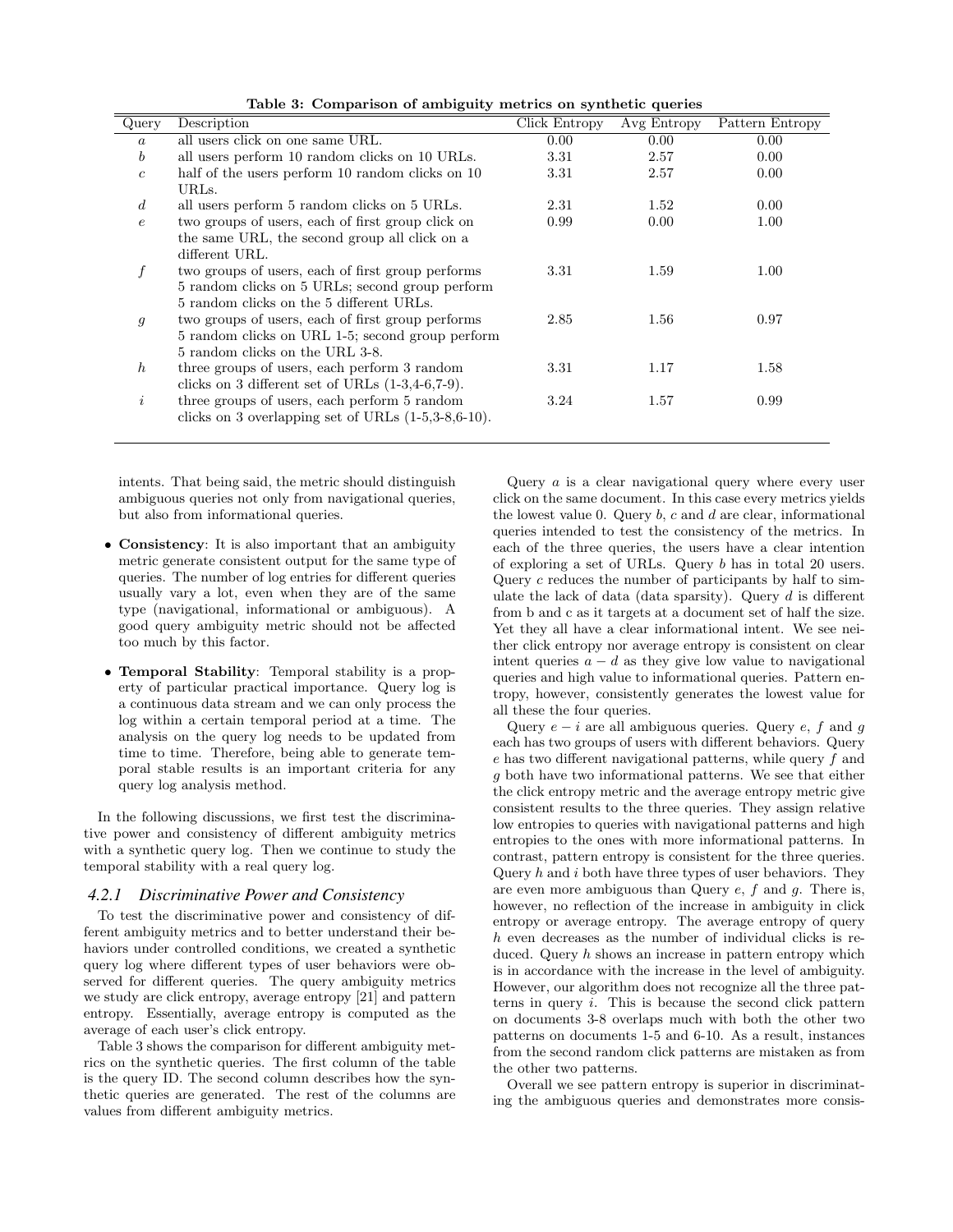tency in dealing with queries of the same level of ambiguity, compared to click entropy and average entropy. We will further discuss the discriminative power of the proposed metric in the later discussions when we perform automatic classification of ambiguous queries.

#### *4.2.2 Temporal Stability*

Unlike discriminative power and consistency that can be demonstrated with synthetic queries, temporal stability must be tested with large scale real search logs. We use the MSN search query log in the following discussions to perform further analysis on the three different ambiguity metrics, i.e. click entropy, average entropy and pattern entropy.

Our goal is to test whether a metric generates stable results in different time periods. We first randomly sample a set of 5000 queries, denoted as *rand5k*, from the MSN query log. The MSN query log spans over an entire month from May 1st, 2006 to May 31st, 2006. Therefore, we extract the log entries of the queries in  $rand5k$  and split them into two buckets (May 1st to May 15th and May 16th to May 31st). We then compute the ambiguity metrics on the two buckets of logs and draw the scatter plots of click entropy, average entropy and pattern entropy in Figure 2, Figure 3 and 4, respectively. In addition, we compute the correlation between the values of each metric calculated with different time period's data:

$$
cor(X,Y) = \frac{\sum_{i=1}^{N} (x_i - \bar{x})(y_i - \bar{y})}{\sqrt{\sum_{i=1}^{N} (x_i - \bar{x})^2 \sum_{i=1}^{N} (y_i - \bar{y})^2}}
$$
(3)

We can see that both click entropy and pattern entropy show strong correlation in the two halves of months' data, with cor of 0.81 and 0.68, respectively. Therefore, they tend to generate stable results across different time periods. Average entropy, on the other hand, does not show strong visual correlation and has a low cor value of 0.54. This indicates that unlike the other two metrics, the computation of average entropy is more volatile in terms of time. This makes it less dependable for query log analysis and application purposes.

It is interesting to see that in all three figures, many data points falls onto the axis. This phenomenon is mostly caused by the volatility of users and queries on search engines. Such queries are usually related to temporal events, such as what  $is\ May\ day$  (on the event "May day" which takes place in May every year) or Typhoon Chanchu (on the event "Typhoon Chanchu" in 2006).

### 5. CLASSIFYING AMBIGUOUS QUERIES

To further verify the effectiveness of the proposed ambiguity metric, we use a human labeled query set to experiment with automatic classification of ambiguous queries.

### 5.1 Problem Setup

We use the same dataset as used in Wang and Agichtein's work [21]. There are in total 150 queries in the dataset, labeled as either "navigational", "informational" or "ambiguous" by human annotators. The Kappa value was 0.77. The query log is extracted from the MSN search query log released in 2006. We target at identifying ambiguous queries from the query log. Therefore, instead of performing three class classification, we merge together the "clear" and "informational" queries in the query log as all clear queries. Then



Figure 2: Temporal stability of click entropy on 5000 random queries,  $cor = 0.81$ .



Figure 3: Temporal stability of average entropy on 5000 random queries,  $cor = 0.54$ .



Figure 4: Temporal stability of pattern entropy on 5000 random queries,  $cor = 0.68$ .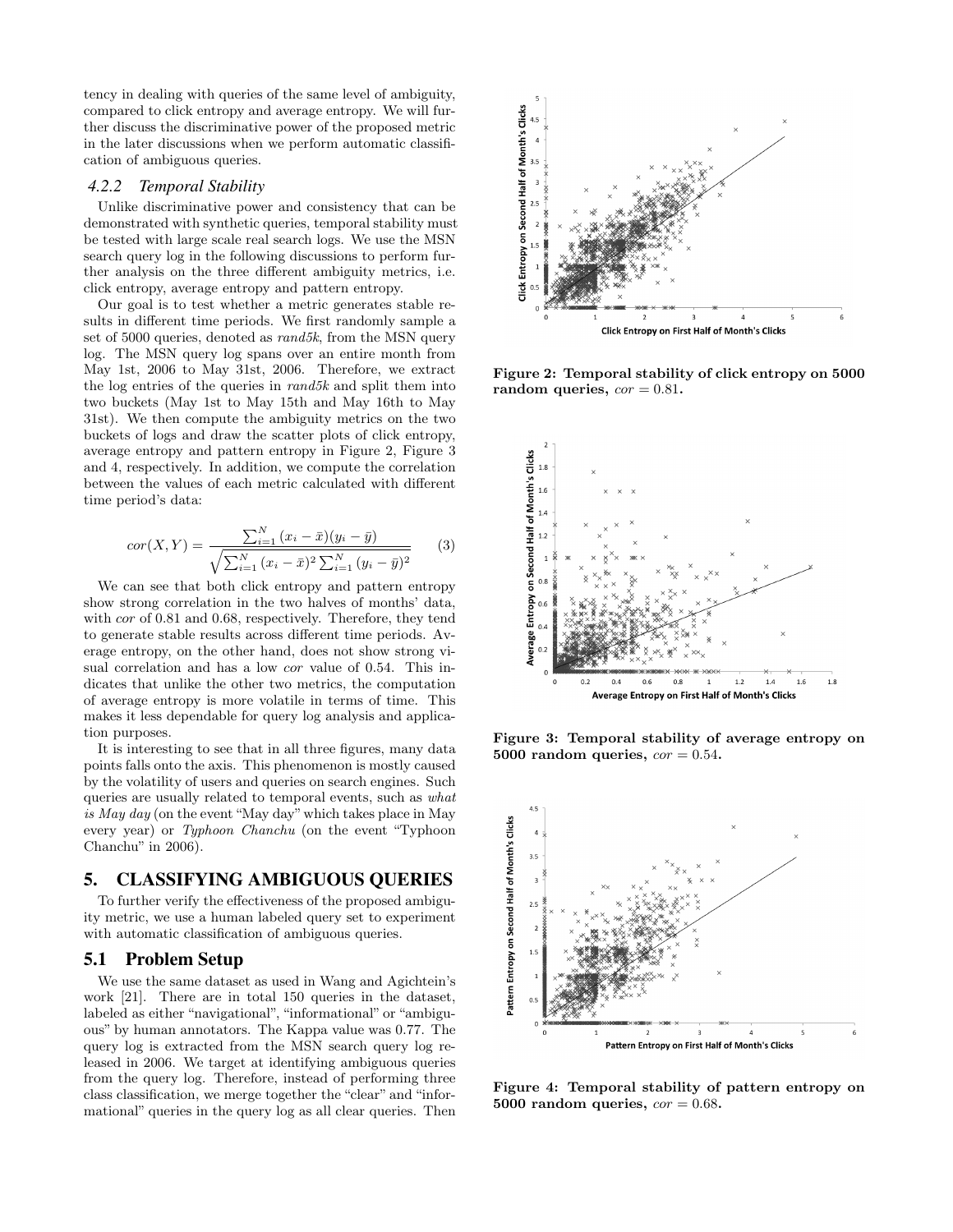we perform binary classification to separate ambiguous and clear intent ("clear" and "informational") queries. We use logistic regression as our classification method. All results are generated by 10-fold cross validation. The feature sets we use are listed in Table 4. The domain entropy features are computed by replacing the URLs with corresponding domains, where domains are obtained by truncating the URLs of the clicked web pages to their top level domain (truncating before the first "/" in the URL).

Table 4: Features used for classification

| Feature set       | Description of features |
|-------------------|-------------------------|
|                   | length of query         |
| clk-ent           | frequency of query      |
|                   | click entropy           |
|                   | domain click entropy    |
| avg-ent           | average entropy         |
|                   | domain average entropy  |
|                   | pattern entropy         |
| $_{\rm{pat-ent}}$ | domain pattern entropy  |

# 5.2 Classification Results

Table 5 shows classification results. We can see that both average entropy and pattern entropy features improve the overall accuracy of classification. Both sets of features improve the ambiguous queries more than the clear queries. We also observe that pattern entropy features perform better than average entropy features. This confirms that pattern entropy is a superior ambiguity metric. However, we do not see further improvement in combining the average entropy features and pattern entropy features. This is probably because the additional information delivered by the two set of features overlapped with each other.

Table 5: Classification results

|                 | Overall | Clear |      | Ambiguous |      |
|-----------------|---------|-------|------|-----------|------|
|                 | Acc     | Prec  | Rec. | Prec      | Rec  |
| clk-ent         | 0.77    | 0.80  | 0.95 | 0.14      | 0.07 |
| $w/$ avg-ent    | 0.78    | 0.82  | 0.92 | 0.37      | 0.20 |
| $w/$ pat-ent    | 0.81    | 0.83  | 0.96 | 0.42      | 0.21 |
| $w/\text{both}$ | 0.79    | 0.83  | 0.94 | 0.37      | 0.19 |
|                 |         |       |      |           |      |

# 5.3 Case Study

In Table 6 we show several examples of human annotated queries with different entropy values to help understand how pattern entropy helps improving the classification of ambiguous queries.

Most navigational queries tend to have low entropy values for any ambiguity metrics. Therefore they are easy to handle for any ambiguity metric. We see that for navigational queries, their patterns are solely navigational patterns.

Both the two queries online auction and white pages are labeled as informational queries. The average entropy for the former is relatively high. But the latter does not get the same high value. By identifying click patterns, we find that online auction has a single semi-navigational pattern. It therefore has a zero pattern entropy. The query white pages, however, has a mixture of both navigational and informational patterns, and the majority of the users are with

different navigational patterns. This leads to the relatively low average entropy and pattern entropy.

The queries song lyrics and ares are labeled as ambiguous queries. The query song lyrics has a mixture of navigational, informational and semi-informational patterns. A possible explanation is depending on the "lyric" the user is looking for, he/she may have to try different number of websites to get it. As a result, the query has a relative high average entropy and pattern entropy. For the query ares, multiple navigational and semi-navigational click patterns are discovered. Since the individual intents are mostly navigational, it has a low average entropy. However, the pattern entropy is high because different patterns have comparable amount of users.

Overall, we see click pattern is quite consistent in separating the ambiguous queries from the clear queries (both navigational and informational). However, the average entropy does not work well in some cases when mixtures of click patterns exist for one query.

Table 6: Examples of entropies and patterns

| Query                       | $Avg-Ent$ | Pat-Ent | Patterns                              |  |  |  |
|-----------------------------|-----------|---------|---------------------------------------|--|--|--|
|                             |           |         |                                       |  |  |  |
| Clear Navigational Queries  |           |         |                                       |  |  |  |
| chase                       | 0.03      | 0.00    | Nav.                                  |  |  |  |
| ca lottery                  | 0.01      | 0.13    | Nav.                                  |  |  |  |
|                             |           |         |                                       |  |  |  |
| Clear Informational Queries |           |         |                                       |  |  |  |
| online auction              | 0.81      | 0.00    | Sem.                                  |  |  |  |
| white pages                 | 0.13      | 0.78    | $\text{Nav+Inf.}$                     |  |  |  |
|                             |           |         |                                       |  |  |  |
| <i>Ambiquous Queries</i>    |           |         |                                       |  |  |  |
| song lyrics                 | 0.64      | 3.09    | $\text{Nav.}+\text{Inf.}+\text{Sem.}$ |  |  |  |
| ares                        | 0.28      | 1.56    | $\text{Nav.} + \text{Sem.}$           |  |  |  |
|                             |           |         |                                       |  |  |  |

# 6. CLICK PATTERNS AND QUERY REC-OMMENDATIONS

In this section, we explore the use of click pattern and pattern entropy in the application of query recommendation. The purpose of query recommendation is to help users explore the query space so that they can reach their intended query faster. To serve this purpose, we want to start from the close neighborhood of the query and find the queries that are likely to be used by the user, so as to shorten the distance between the user and the intended query. Baeza-Yates et al. proposed to use query log for query recommendation based on the notions of query similarity and support [2]. It was suggested later that the reduction of query ambiguity of the query should also be accounted for in query recommendation [24, 3].

The support of a query can be easily measured by the popularity of the query in the query log. In this paper, we want to test 1) whether click profiles can be used to measure the similarity of queries and 2) whether pattern entropy can effectively quantify the reduction of query ambiguity.

We compute the pattern similarity between two queries  $q$ and  $q'$  as below:

$$
S_p(q, q') = \sum_{\tau \in \Gamma_q} \sum_{\gamma \in \Gamma_{q'}} p(\tau) \cdot p(\gamma) \cdot \cos(\tau, \gamma) \tag{4}
$$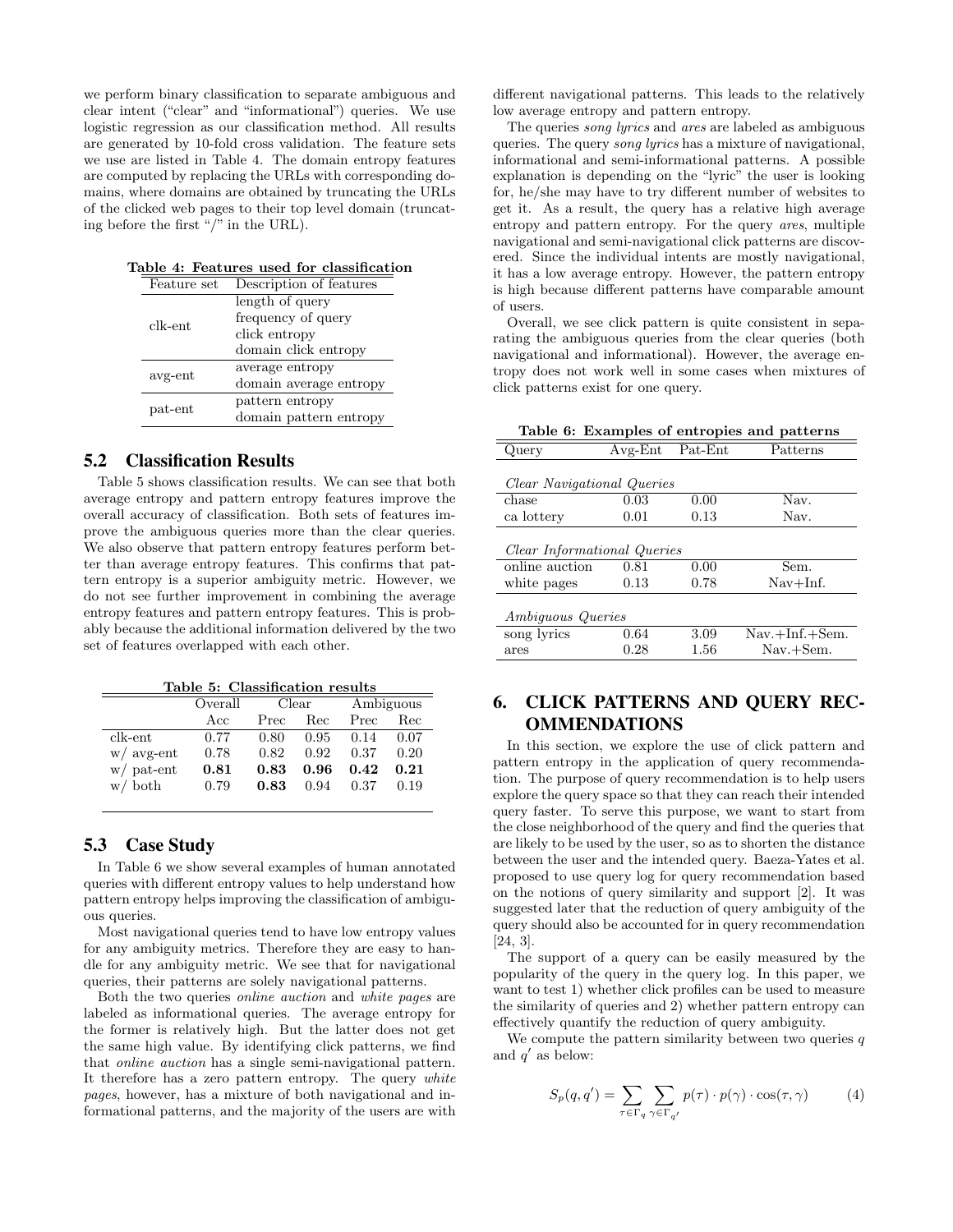where  $\Gamma_q$  is the set of click patterns and  $w_\tau$  is the weight of pattern  $\tau$ .

An alternative is to compute the maximum of the cosine similarity between any two patterns:

$$
S_p(q, q') = \max_{\tau \in \Gamma_q, \gamma \in \Gamma_{q'}} \cos(\tau, \gamma)
$$
 (5)

This is more intuitive but in practice we found the sum formula in Equation 4 more effective.

It is worth noting that the strategy of recommendation for different types of queries should in fact be different. For ambiguous queries, our primary goal is to reduce the ambiguity. For navigational and information queries, where the intents are already clear, the goal is to explore more similar and interesting queries. Based on this consideration, click entropy and average entropy clearly do not fit in the task, as they both tend to assign high entropy values to informational queries. A recommendation system using click entropy or average entropy as ambiguity metric will be biased to suggesting only navigational queries.

# 6.1 Problem Setup

We devise query recommendation as a classification task by restricting the search space to queries that add only one term to the original query. We randomly select 200 queries that have frequency above 10 from MSN search query log release in 2006 and generate the candidate recommendations in this way. The queries with no candidate suggestions are removed from the dataset, and we finally have 127 queries. Instead of performing human annotation, we adopt an automatic annotating process. Specifically, we count how many times a candidate suggestion appear after the original query in a session with a different query log. We use the AOL search query log released in 2006 for this purpose. The reason to use a secondary query log is to avoid overfitting a single query log. As the AOL query log is released the same year as the MSN query log, the changes in queries would not be dramatic. We then label the candidate as recommendation or not by checking if the count is above 10 times. In total we have 848 queries labeled as recommendations out of 3416 candidates. We then perform binary classification for each candidate query. Note that this experiment is intended to demonstrate the usage of click pattern and pattern entropy in a real world application, rather than compete with current state-of-the-art techniques for query recommendation.

### 6.2 Query Recommendation Results

Table 7 shows the classification result for query recommendation. We see by adding pattern entropy and pattern similarity features, we can incrementally improve the performance of classification. The best performance by using both pattern entropy and pattern similarity with query popularity.

# 6.3 Case Study

In Table 8 we show the classification result for candidate query suggestions for "baby names". We can see that the recommended queries generally have high frequency, low pattern entropy and high pattern similarity with the original query.

Once again, this application confirms the effectiveness of pattern entropy as an ambiguity metric. Beside query rec-

Table 7: Results of Query Recommendation as a Classification Task

|                                              | Overall | Recommended |      |
|----------------------------------------------|---------|-------------|------|
|                                              | Acc     | Prec        | Rec  |
| popularity                                   | 0.75    | 0.67        | 0.54 |
| w/ pattern entropy                           | 0.76    | 0.68        | 0.56 |
| w/ pattern similarity<br>and pattern entropy | 0.78    | 0.70        | 0.59 |

Table 8: Query recommendation for "baby names"  $(H_p(q)=2.76)$ 

| Query                | Rec | Freq. | Pat-Ent | Pat-Sim |
|----------------------|-----|-------|---------|---------|
| unique baby names    | Y   | 31    | 1.44    | 0.01    |
| popular baby names   | Y   | 30    | 1.35    | 0.24    |
| girl baby names      | Y   | 22    | 1.33    | 0.01    |
| unusual baby names   | Y   | 18    | 1.38    | 0.49    |
| top baby names       | Y   | 12    | 0.99    | 0.08    |
|                      |     |       |         |         |
| irish baby names     | N   | 19    | 2.38    | 0.00    |
| celebrity baby names | N   | 15    | 2.61    | 0.00    |
| spanish baby names   | N   | 14    | 0.99    | 0.00    |
| biblical baby names  | N   | 12    | 1.94    | 0.00    |
|                      |     |       |         |         |

ommendation, click pattern is also potentially useful in many other applications, e.g. personalized search and diversification of search results. In the future, we plan to further study the applications of click pattern and pattern entropy.

# 7. CONCLUSIONS

In this paper, we propose and study the use of *click pat*terns as an empirical representation of user intent in search engines, and a first-class abstraction for query analyses. We show how click patterns can be extracted from logs of user behavior and demonstrate that click patterns provide a richer representation of query intents, from multi-click intents such as high-recall research tasks to navigational intents, and mixtures of query intents of various kinds. We examine real query logs and find that the richer representation of query intents afforded by click patterns is critical for capturing the user behavior for a significant fraction of queries, and especially for popular and high entropy queries. We further demonstrate the integration of click patterns into existing query analyses by adapting traditional query ambiguity and query recommendation tasks to use click patterns as the fundamental unit of user behavior.

As search engines continue their advancement from simple document retrieval to supporting higher-level questionanswering and aiding task completion, developing richer and more complete representations of query intent is of paramount importance. We believe click patterns represent a significant advance as an empirical representation of user intent, and have the potential to impact a broad set of informationretrieval technologies, from the ranking to the presentation of results, where modeling user intent is critical.